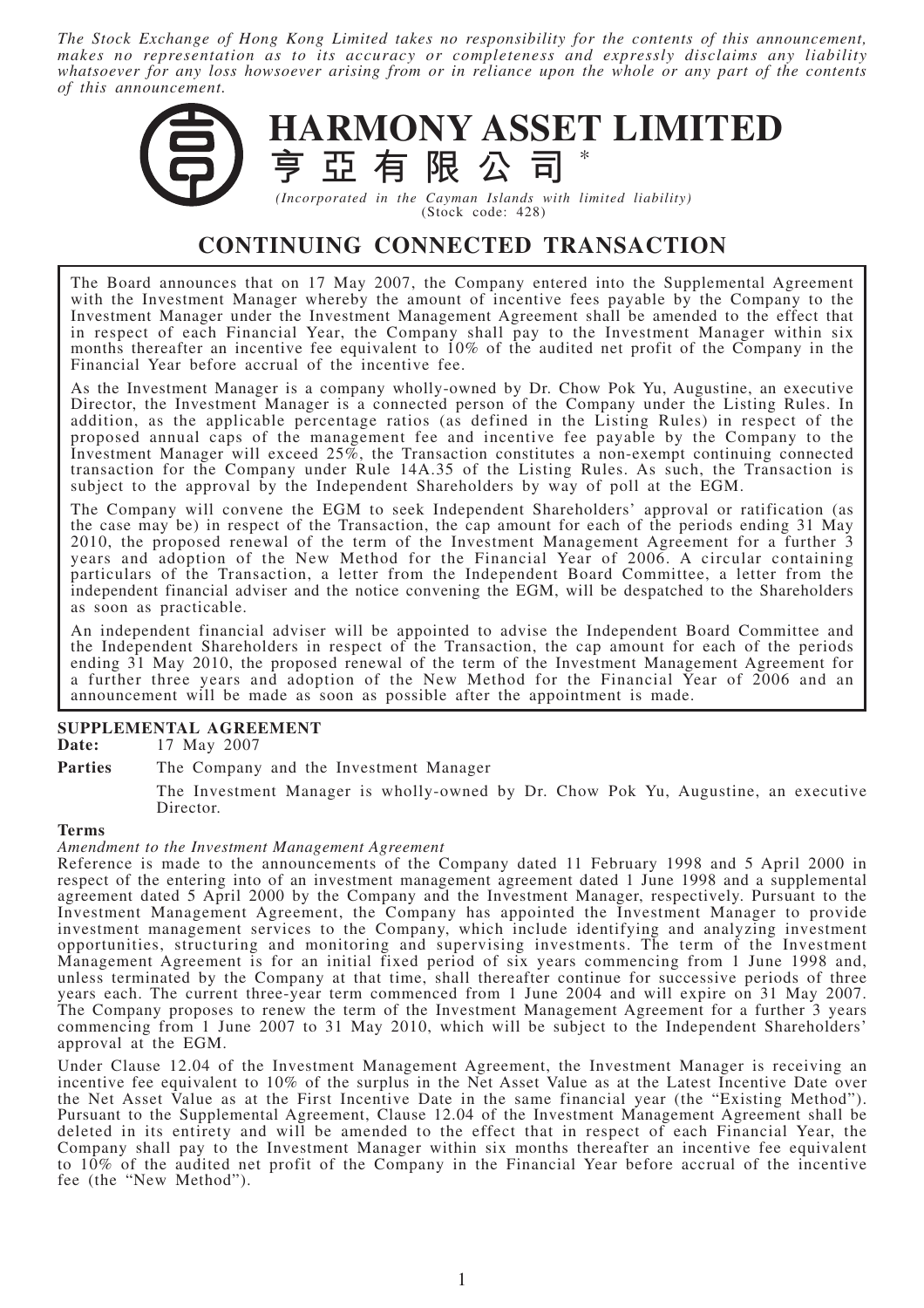The basis of the calculation of the management fee payable by the Company to the Investment Manager monthly in advance shall remain unchanged throughout and is on the same basis as the ones provided under the Investment Management Agreement, which is equivalent to 1.5% per annum on the Net Asset Value as per the management account of the preceding month. The management fee shall be calculated on the actual number of days elapsed in the month during which investment management services are provided.

The Directors believe that the proposed changes to the structure of the incentive fee is more in line with market practices/norms by reference to the management fee and incentive fee arrangement adopted by other companies in the same industry and as such consider the change to be fair and reasonable and in the interest of the Company and the Shareholders as a whole.

#### *Effective Date*

The Company proposes to apply the New Method retrospectively to calculate the incentive fee payable by the Company for the Financial Year of 2006. The incentive fee calculated based on the New Method has been accrued in the book of the Company for the Financial Year of 2006. The Company will at the EGM seek the Independent Shareholders' approval or ratification (as the case may be) of the adoption of the New Method to calculate the incentive fee for the Financial Year of 2006. The New Method will become effective upon the approval of the Independent Shareholders at the EGM. If the Company cannot obtain the Independent Shareholders' approval at the EGM, the Company will apply the Existing Method to calculate the incentive fee for the Financial Year of 2006.

The amount of incentive fee payable by the Company under the Existing Method and the New Method for the Financial Year of 2006 is HK\$2,197,237 and HK\$1,187,254, respectively. As such, if the New Method applies retrospectively for the Financial Year of 2006, the amount of incentive fee payable by the Company will be reduced.

# *Other terms of the Investment Management Agreement*

The Company and the Investment Manager agree that all other terms of the Investment Management Agreement, save and except as amended by the Supplemental Agreement, will remain in full force and effect.

#### **CAP AMOUNT**

The Company has no approved annual cap in respect of the management fee and incentive fee during the period from 1 June 2004 to 31 May 2007. As such, the Company did not comply with the reporting, announcement and independent shareholders' approval requirements for continuing connected transactions as required under the Listing Rules during the period from 1 June 2004 to 31 May 2007 in relation to approved annual caps for continuing connected transactions.

The management fee and incentive fee paid by the Company to the Investment Manager pursuant to the Investment Management Agreement for the years ended 31 December 2004, 31 December 2005 and 31 December 2006 were as follows:

|                 | Year ended<br>31 December<br>2004<br>(HK\$) | Year ended<br>31 December<br>2005<br>(HK\$ | Year ended<br>31 December<br>2006<br>$(HK\$ |
|-----------------|---------------------------------------------|--------------------------------------------|---------------------------------------------|
| Incentive fee   | 911,185                                     | 1,400,508                                  | 1,187,254                                   |
| Management fee  | 2,166,444                                   | 2, 205, 760                                | 2,657,352                                   |
| Total fees paid | 3,077,629                                   | 3,606,268                                  | 3,844,606                                   |

As at the date of this announcement, the Company has paid a management fee in the sum of HK\$943,788 to the Investment Manager for the financial year of 2007.

The Company recorded an aggregate net profit in the amount over HK\$40 million in the past three years of 2004 to 2006 and the net asset value of the Company had been increased by HK\$49.8 million comparing with that in 2003. The Directors are of the view that the performance of the Investment Manager is satisfactory.

For the purpose of Rule 14A.35(2) of the Listing Rules, the annual cap in respect of the management fee and incentive fee payable by the Company to the Investment Manager under the Investment Management Agreement (as amended by the Supplemental Agreement) will be as follows:

|                    | Year ended<br>31 December<br>2007<br>(HK\$) | Year ended<br>31 December<br>2008<br>$(HK\$ | Year ended<br>31 December<br>2009<br>(HK\$) | Period ended<br>31 May<br>2010<br>$(HK\$ |
|--------------------|---------------------------------------------|---------------------------------------------|---------------------------------------------|------------------------------------------|
| Incentive fee      | 1,424,700                                   | 1,709,640                                   | 2,051,568                                   | 1,018,477                                |
| Management fee     | 3.427.995                                   | 4, 113, 594                                 | 4,936,313                                   | 2,450,575                                |
| Total fees payable | 4,852,695                                   | 5,823,234                                   | 6,987,881                                   | 3,469,052                                |

In determining the above annual caps, the Company has taken into account that (a) the Company projects approximately 20% increase in net asset value assuming that the proposed offering of new shares of the Company by way of placing in Canada as part of the secondary listing of the Company as disclosed in the announcement and the circular of the Company dated 16 November 2006 and 17 November 2006, respectively has been completed and increase in net profit before accrual of the incentive fee by reference to the financial performance of the Company during the latest 4 months for the Financial Years of 2007 to 2010; (b) the net asset value of the Company as at 31 December 2006 was HK\$190,444,519 and (c) the net profit of the Company before accrual of the incentive fee as at 31 December was HK\$11,872,536.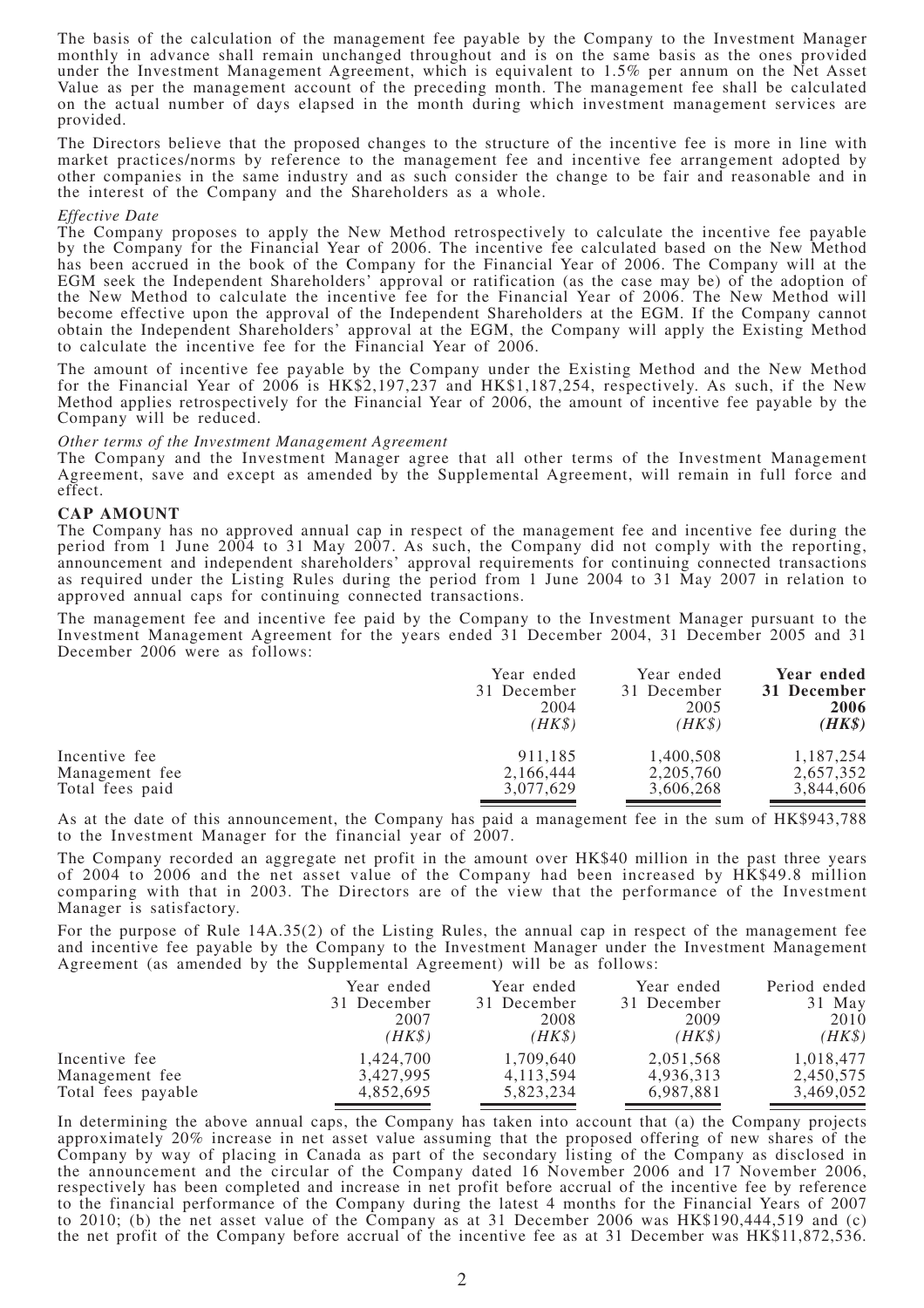# **INFORMATION ON THE COMPANY AND INVESTMENT MANAGER**

The Company is an investment company and is principally engaged in investments in securities listed on the Stock Exchange and unlisted investments with a potential for earning growth and capital appreciation. The Investment Manager is a company wholly-owned by Dr. Chow Pok Yu, Augustine, an executive Director, and a licensed corporation to perform type 4 (advising on securities), type 6 (advising on corporate finance) and type 9 (asset management) regulated activities under the Securities and Futures Ordinance (Chapter 571 of the Laws of Hong Kong).

# **REASONS FOR THE TRANSACTION**

The entering into of the Supplemental Agreement will benefit the Shareholders as a whole as such amendment to the Investment Management Agreement will render fair compensation to the Investment Manager as the incentive fee will only be paid when the Company has net profit in the Financial Year.

The Directors (including the independent non-executive Directors) are of the view that the terms of the Supplemental Agreement are on normal commercial terms and are fair and reasonable and that the entering into of the Transaction is in the interests of the Company and the Shareholders as a whole and in the ordinary and usual course of business of the Company.

# **CONTINUING CONNECTED TRANSACTION**

As the Investment Manager is a company wholly-owned by Dr. Chow Pok Yu, Augustine, an executive Director, the Investment Manager is a connected person of the Company under the Listing Rules. In addition, as the applicable percentage ratios (as defined in the Listing Rules) in respect of the proposed annual caps of the management fee and incentive fee payable by the Company to the Investment Manager will exceed 25%, the Transaction constitutes a non-exempt continuing connected transaction for the Company under Rule 14A.35 of the Listing Rules. As such, the Transaction is subject to the approval by the Independent Shareholders by way of poll at the EGM.

The Company will convene the EGM to seek Independent Shareholders' approval or ratification (as the case may be) in respect of the Transaction, the cap amount for each of the periods ending 31 May 2010, the proposed renewal of the term of the Investment Management Agreement for a further three years and adoption of the New Method for the Financial Year of 2006. In view of the interest of the Investment Manager and its associates (as defined in the Listing Rules) in the Transaction, the Investment Manager, Dr. Chow Pok Yu, Augustine and their respective associates (as defined in the Listing Rules) will abstain from voting at the EGM on the resolution(s) relating to the Transaction. The votes to be taken at the EGM will be taken by poll, the results of which will be announced after the EGM.

An Independent Board Committee will be appointed to advise the Independent Shareholders whether or not to vote in favour of the Transaction. An independent financial adviser will be appointed to advise the Independent Board Committee and the Independent Shareholders on whether the Transaction, the cap amount for each of the periods ending 31 May 2010, the proposed renewal of the term of the Investment Management Agreement for a further three years and adoption of the New Method for the Financial Year of 2006 is fair and reasonable and in the interests of the Company and the Shareholders as a whole. An announcement will be made as soon as possible after the appointment is made.

A circular containing particulars of the Transaction, a letter from the Independent Board Committee, a letter from the independent financial adviser and the notice convening the EGM, will be despatched to the Shareholders as soon as practicable.

The Transaction will also be subject to the annual review requirement and the reporting requirement respectively under Rules 14A.37 to 14A.41, and Rules 14A.45 and 14A.46 of the Listing Rules.

#### **DEFINITIONS**

In this announcement, unless otherwise defined, terms used herein shall have the following meanings: "Board" the board of Directors of the Company;

| "Company"                            | Harmony Asset Limited, a company incorporated in the Cayman Islands<br>with limited liability, whose shares are listed on the Stock Exchange;                                                                                                                                                                                   |
|--------------------------------------|---------------------------------------------------------------------------------------------------------------------------------------------------------------------------------------------------------------------------------------------------------------------------------------------------------------------------------|
| "Directors"                          | the directors of the Company;                                                                                                                                                                                                                                                                                                   |
| "EGM"                                | the extraordinary general meeting of the Company to be held to consider<br>and approve the Transaction;                                                                                                                                                                                                                         |
| "Financial Year"                     | a period of 12 months from 1 January to 31 December in the same<br>calendar year;                                                                                                                                                                                                                                               |
| "First Incentive Date"               | in respect of the financial year in which the Investment Management<br>Agreement comes into effect, the day on which the Investment Manager<br>commences to provide investment management services to the Company<br>pursuant to the Investment Management Agreement and, in respect of<br>any other financial year, 1 January; |
| "Independent Board<br>Committee"     | the independent board committee of the Company comprising Mr.<br>Tong Kim Weng, Kelly, Dr. Wong Yuan Kuen and Mr. Ho Man Kai,<br>Anthony, all of whom are independent non-executive Directors;                                                                                                                                  |
| "Independent Shareholders"           | Shareholders other than Dr. Chow Pok Yu, Augustine together with his<br>associates;                                                                                                                                                                                                                                             |
| "Investment Manager"                 | Harmony Asset Management Limited, a company wholly-owned by Dr.<br>Chow Pok Yu, Augustine, an executive Director;                                                                                                                                                                                                               |
| "Investment Management<br>Agreement" | the investment management agreement dated 1 June 1998 as<br>amended by the supplemental agreement dated 5 April 2000 entered into<br>between the Company and the Investment Manager;                                                                                                                                            |